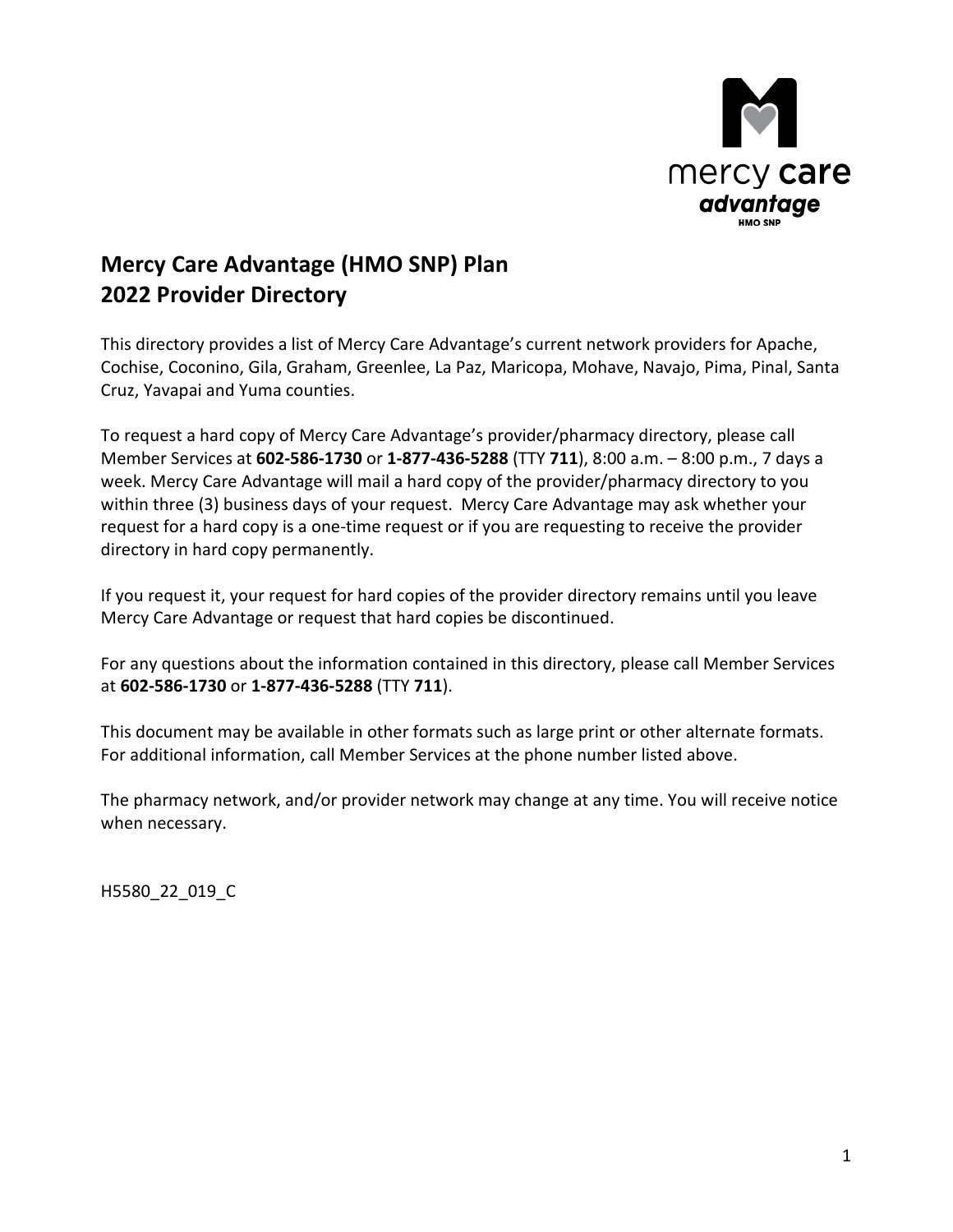This directory provides a list of Mercy Care Advantage's network providers.

You will have to choose one of our network providers listed in this directory to be your **P**rimary **C**are **P**rovider (PCP). Generally, you must get your health care services from your PCP.

If you did not select a PCP on your enrollment form, we will assign you a PCP near where you live. You may change your PCP at any time by calling Member Services. You can choose another PCP by using this directory, checking the website directory at **www.MercyCareAZ.org** or by calling Member Services. Once you have chosen a PCP, call Member Services, and let us know your choice.

 to see a specialist, your PCP will need to give you a referral. Your PCP will also get prior PCP for any reason, at any time. Also, it's possible that your PCP might leave our plan's network of Your PCP will make decisions regarding your health care. You will get routine or basic care from your PCP. Your PCP will also coordinate other covered services you need. For example if you need authorization from Mercy Care Advantage when needed for certain services. You may change your providers and you would have to find a new PCP.

 The network providers listed in this directory have agreed to provide you with your health care/vision/dental services. You may go to any of our network providers listed in this directory however, some services may require a referral.

 You must use network providers except in emergency or urgent care situations or for out-of-area renal dialysis or other services. If you obtain routine care from out-of-network providers, neither Medicare nor Mercy Care Advantage will be responsible for the costs.

#### **Getting Specialty Care**

 (approval in advance) to see a network specialist. A specialist is a doctor who provides health care When your PCP thinks that you need specialized treatment, he or she will give you a "referral" services for a specific disease or part of the body. Some examples of specialists are: oncologists, who treat cancer; cardiologists, who treat heart conditions; and orthopedists, who treat certain bone, joint, or muscle conditions.

 referral before you get services from a specialist, you may have to pay for these services yourself. visits are included under your original referral. A new referral may be needed for the extra visits. If services, such as hospitalization or outpatient surgery, require prior authorization with Mercy Care approval. When you need services that require prior authorization, our network providers are It is very important to get a referral from your PCP before you see a specialist. If you don't have a If a specialist needs to see you for more than one visit, check with your PCP to find out if these there are specific hospitals you like, ask your PCP if they use these hospitals. Certain health care Advantage. This means the service must be approved by Mercy Care Advantage before it will be covered. Check your Evidence of Coverage for a complete list of services that require this type of responsible to get the prior authorization before you receive the service.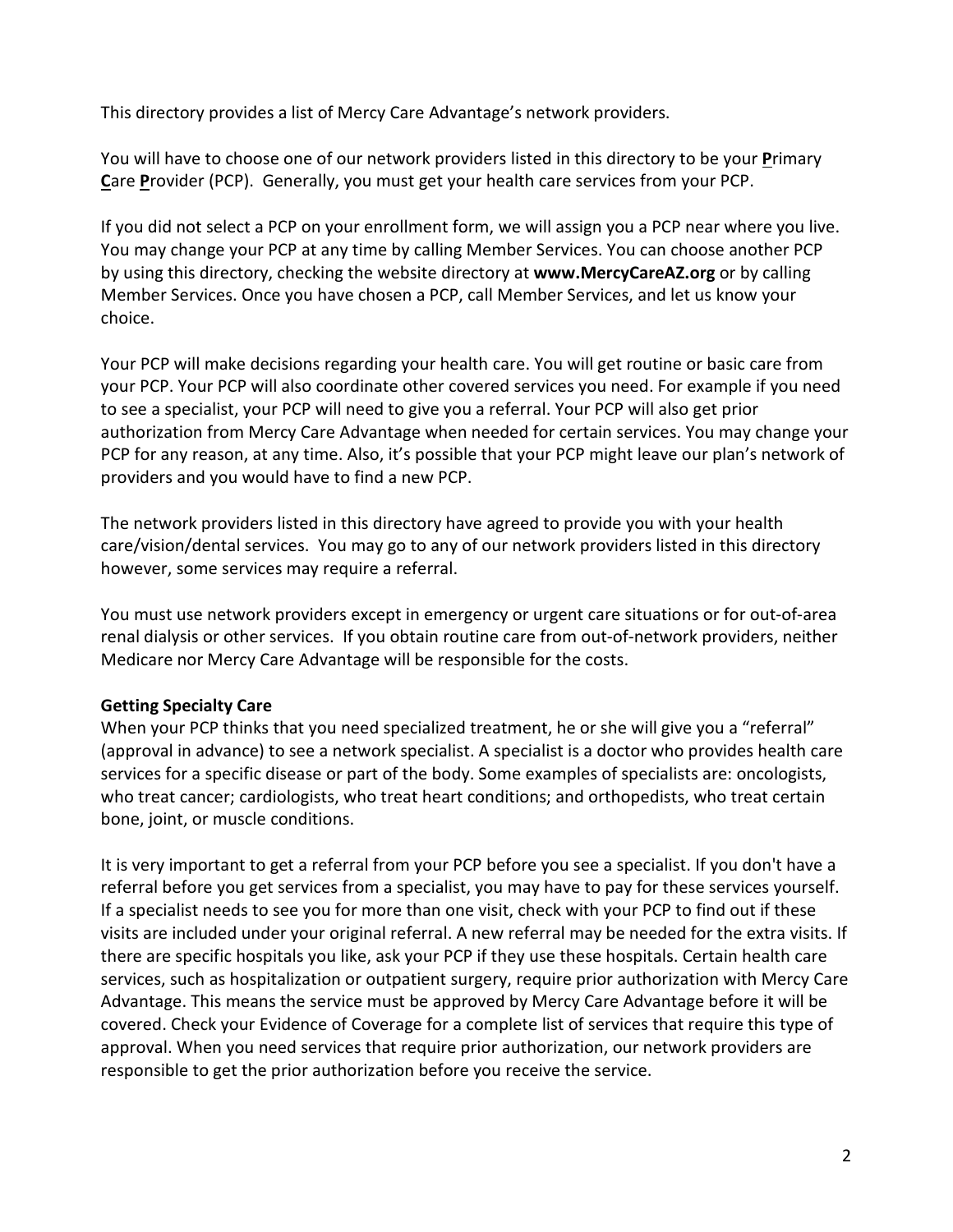#### **What services can you get on your own, without getting a referral (approval in advance) from your (PCP)?**

 You may get the following services on your own, without a referral (approval in advance) from your PCP. You must get these services from providers in the Mercy Care Advantage network. You still have to pay your share of the cost, as appropriate, for these services.

- • Routine woman's health care, which includes breast exams, mammograms (x‑rays of the breast), Pap tests, and pelvic exams (some tests may require an order from your PCP.)
- • Flu shots, Hepatitis B vaccinations, and pneumonia vaccinations as long as you get them from a network provider.
- temporarily outside the plan's service area. (If possible, please call Member Services before you leave the service area so we can help arrange for you to have maintenance dialysis while • Kidney dialysis services that you get at a Medicare‑certified dialysis facility when you are you are away.)
- Mercy Care Advantage members may self-refer for evaluation for behavioral health services (both inpatient and outpatient) to providers in the Mercy Care Advantage behavioral health network.
- • Mercy Care Advantage members do not need a referral or prior authorization to receive covered supplemental benefits from network providers of dental, hearing, or vision services.

#### **What if you have a medical emergency?**

 Get medical help as quickly as possible. Call 911 for help or go to the nearest emergency room, hospital, or urgent care center. You don't need to get prior approval or a referral first from your it, anywhere in the United States. Ambulance services are covered in situations where other types PCP or other network provider. You may get covered emergency medical care whenever you need of transportation would endanger your health.

#### **Getting care when traveling outside of the Mercy Care Advantage service area**

 coverage is limited. The only services we cover when you are outside the service area are care for (kidney), and care that Mercy Care Advantage or a plan provider has approved in advance. If you have questions about services covered when you travel, please call Member Services at **602-586 1730** or **1-877-436-5288**, 8:00 a.m. ‑ 8:00 p.m., 7 days a week. TTY users should call **711**. If you need care when you are outside the Mercy Care Advantage service area, your health care a medical emergency, including post‑stabilization care, urgently needed care, renal dialysis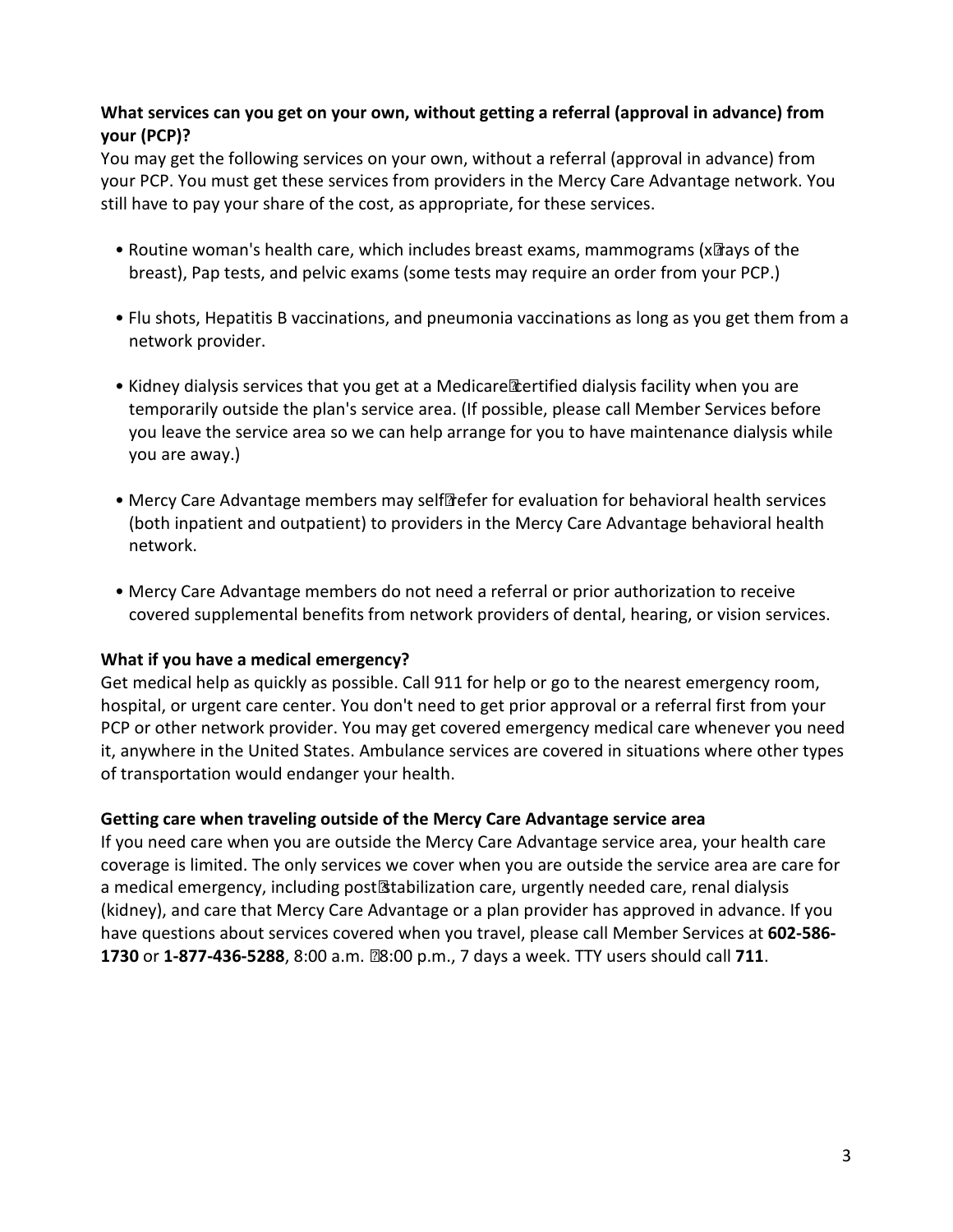#### **What if you use out-of-network providers to get covered services?**

 "Out-of-network providers" are not part of the Mercy Care Advantage provider network. If you use out-of-network providers without getting prior approval from your PCP or Mercy Care Advantage, you could be responsible for the full cost of the services. You must use network providers except in emergency or urgent care situations or for out-of-area renal dialysis or other services. If you obtain routine care from out-of-network providers, neither Medicare nor Mercy Care Advantage will be responsible for the costs.

#### **What should you do if you received a bill from an out-of-network provider that you think should be paid by Mercy Care Advantage?**

 not pay it. Send the bill to the address listed below for processing and include a statement explaining why you had to get services from an out-of-network provider. If you had to get services from an out-of-network provider and you get a bill for the services, do

Mercy Care Advantage 4500 E. Cotton Center Blvd. Phoenix, AZ 85040

 If the claim is payable, we will pay the provider and you will be notified of any cost sharing payment to us for processing. If the claim is payable, you will be reimbursed for our share of the responsibility. If you have already paid for the services, submit a copy of the bill and proof of cost. If we deny the claim, you will be notified in writing and provided with your appeal rights. If you have questions about a bill you received, please call Member Services for assistance.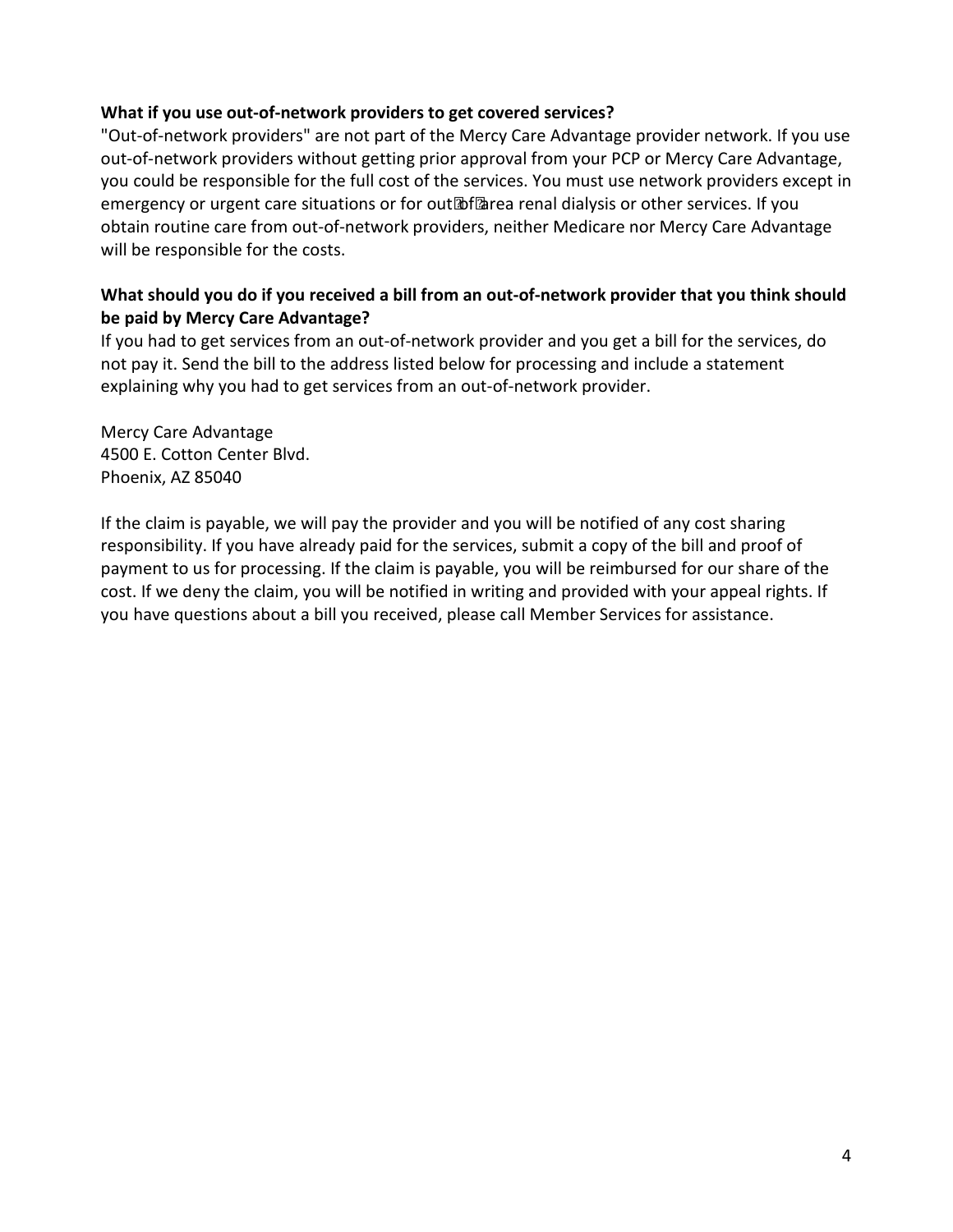## **What is the service area for Mercy Care Advantage?**

The counties in our service area are listed below.

| <b>AHCCCS Complete Care (ACC)</b><br><b>Enrollees</b> | <b>Arizona Long Term Care</b><br><b>System (ALTCS) Enrollees</b> | <b>Arizona Department of</b><br><b>Economic Security, Division</b><br>of Developmental<br><b>Disabilities (DDD) Enrollees</b> |
|-------------------------------------------------------|------------------------------------------------------------------|-------------------------------------------------------------------------------------------------------------------------------|
| Gila County<br>$\bullet$                              | Gila County<br>$\bullet$                                         | Apache County<br>$\bullet$                                                                                                    |
| Maricopa County                                       | Maricopa County                                                  | Cochise County                                                                                                                |
| <b>Pinal County</b>                                   | Pima County                                                      | Coconino County                                                                                                               |
|                                                       | <b>Pinal County</b>                                              | Gila County                                                                                                                   |
|                                                       |                                                                  | <b>Graham County</b>                                                                                                          |
|                                                       |                                                                  | <b>Greenlee County</b>                                                                                                        |
|                                                       |                                                                  | La Paz County                                                                                                                 |
|                                                       |                                                                  | Maricopa County                                                                                                               |
|                                                       |                                                                  | Mohave County                                                                                                                 |
|                                                       |                                                                  | Navajo County                                                                                                                 |
|                                                       |                                                                  | Pima County                                                                                                                   |
|                                                       |                                                                  | <b>Pinal County</b>                                                                                                           |
|                                                       |                                                                  | Santa Cruz County                                                                                                             |
|                                                       |                                                                  | Yavapai County                                                                                                                |
|                                                       |                                                                  | <b>Yuma County</b>                                                                                                            |

#### **Arizona Health Care Cost Containment System (AHCCCS) - Medicaid Program**

### **How do you find Mercy Care Advantage providers that serve your area?**

Look for the county and city you live in (or one near you) and find a provider close to where you live. Mercy Care Advantage may add or remove plan providers from our provider/pharmacy directory during the benefit year. You can also get current information about Mercy Care Advantage plan providers in your area at **www.MercyCareAZ.org** or call Member Services at the phone numbers below.

If you have questions about Mercy Care Advantage or require assistance in selecting a PCP, please call Member Services at **602-586-1730** or **1-877-436-5288**, 8:00 a.m. – 8:00 p.m., 7 days a week. TTY users should call TTY **711**. You can also visit **www.MercyCareAZ.org**.

 **All providers in this provider directory accept both Medicare and Medicaid.**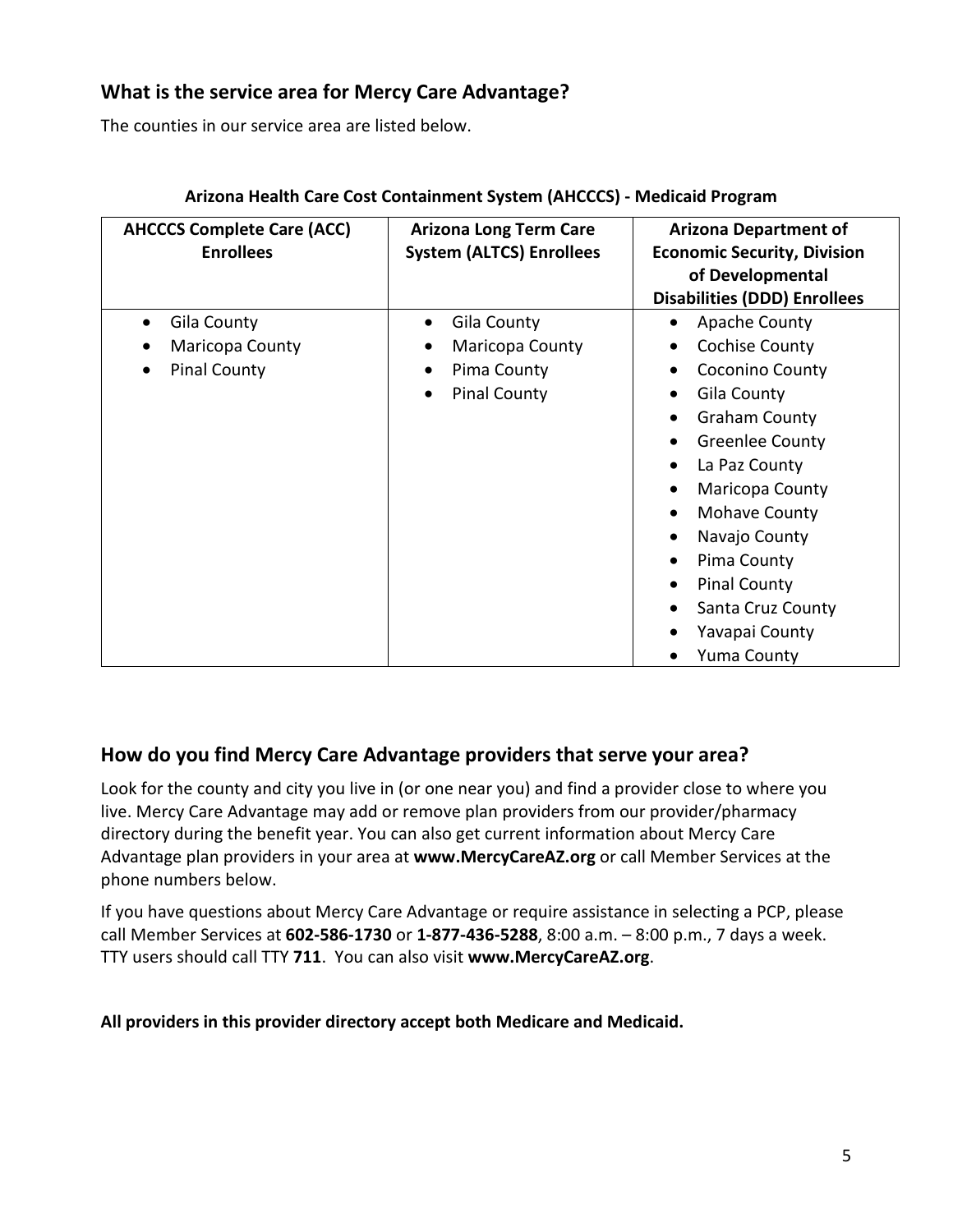# **Mercy Care Advantage (HMO SNP) 2022 Pharmacy Directory**

For more recent information or other questions, please contact Mercy Care Advantage (HMO SNP) Member Services, at **602-586-1730** or **1-877-436-5288** or, for TTY users, **711**, 8:00 a.m. – 8:00 p.m., 7 days a week, or visit **www.MercyCareAZ.org**.

Changes to our pharmacy network may occur during the benefit year. An updated Pharmacy Directory is located on our website at **www.MercyCareAZ.org**. You may also call Member Services at **602-586-1730** or **1-877-436-5288** (TTY/TDD users should call **711**) for updated information.

 **Introduction:** The directory provides a list of Mercy Care Advantage's network pharmacies. To get a complete description of your prescription coverage, including how to fill your prescriptions, please review the Evidence of Coverage and Mercy Care Advantage (HMO SNP)'s formulary.

 We call the pharmacies on this list our "network pharmacies" because we have made arrangements with them to provide prescription drugs to Plan members. In most cases, your required to continue going to the same pharmacy to fill your prescription but can switch to any certain circumstances as described in your Evidence of Coverage. prescriptions are covered under Mercy Care Advantage only if they are filled at a network pharmacy or through our mail order pharmacy service. Once you go to one pharmacy, you are not other of our network pharmacies. We will fill prescriptions at non-network pharmacies under

You can get prescription drugs shipped to your home through our network mail order delivery program. For more information, please contact us or see the mail order section of this document.

The pharmacy network, and/or provider network may change at any time. You will receive notice when necessary.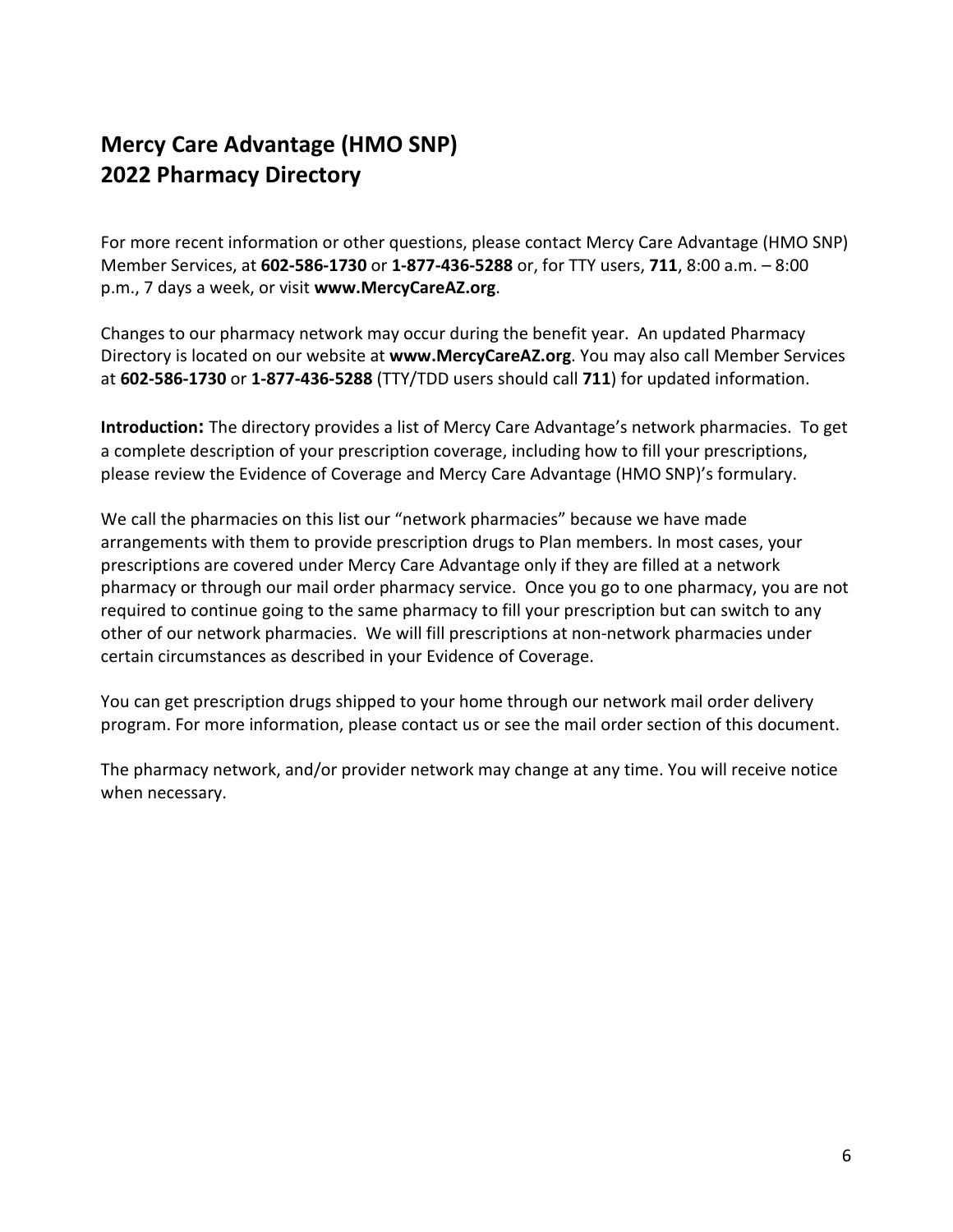# **Mail Order Program**

#### **Prescription Drug Mail Order Program**

 For certain kinds of prescription drugs, you can use the plan's network mail-order services sponsored by CVS Caremark to get prescription drugs shipped to your home. Generally, the drugs available through mail-order are drugs that you take on a regular basis, for a chronic or long-term medical condition.

medical condition.<br>When you order prescription drugs through the network mail-order pharmacy service, our plan allows you to order up to a 90-day supply of the drug. For refills of your mail-order prescriptions, please contact us 10-15 days before you think the drugs you have on hand will run out to make sure your next order is shipped to you in time. Typically, you should expect to receive your prescription drugs from 10 to 15 days from the time that the mail-order pharmacy receives the order.

 If you would like to use this service, please contact Mercy Care Advantage Member Services at **602-586-1730** or **1-877-436-5288** (TTY **711**) for a copy of the Prescription Drug Mail Order Form.

If you experience any problems using this service, please contact us at **602-586-1730** or **1-877-436 5288** (TTY **711**). You may also contact CVS Caremark Customer Care at **1-844-843-6264** (TTY **1-800 231-4403**).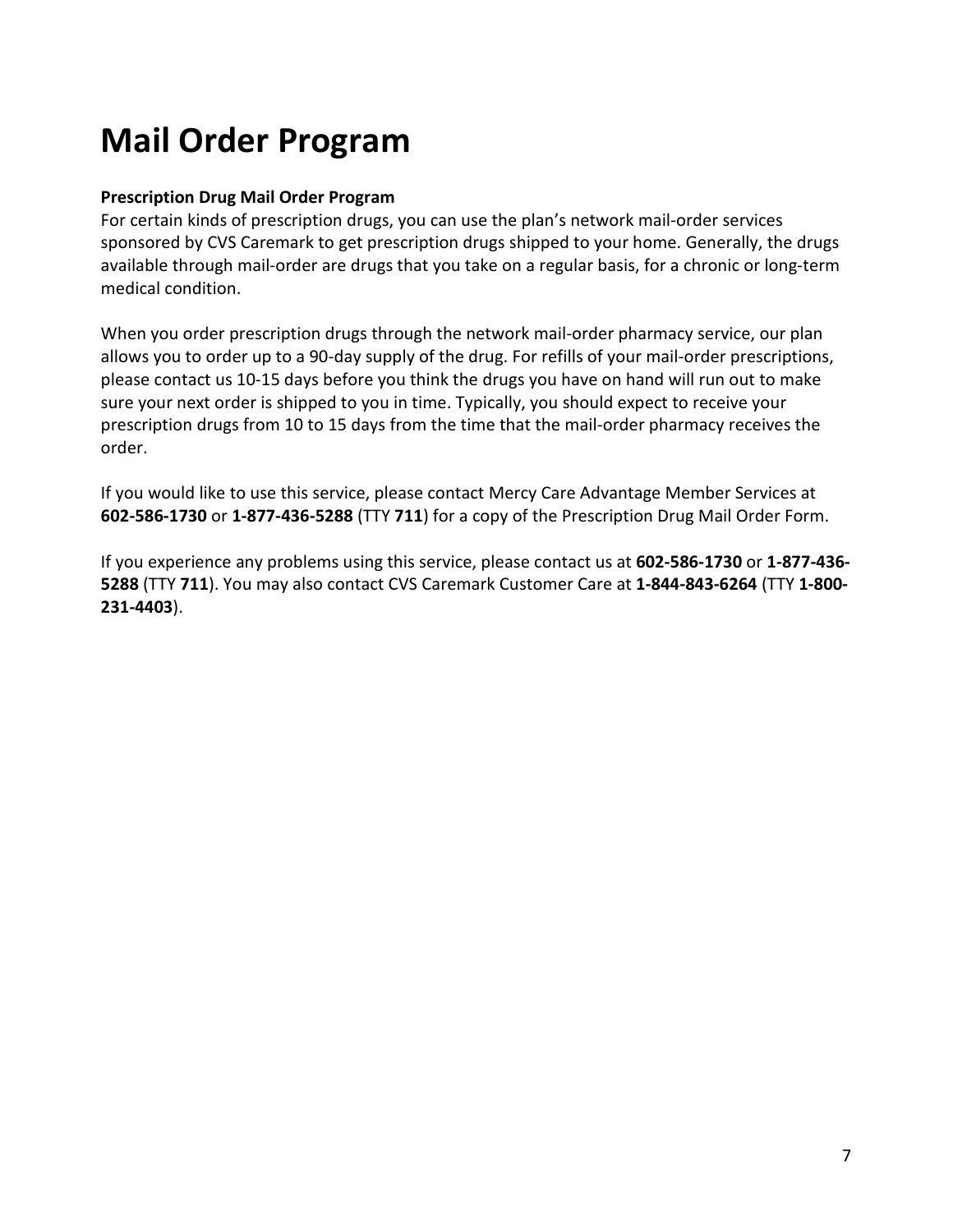### **Home Infusion Pharmacies**

Home Infusion is receiving individualized, necessary treatment, and intravenous medications in the comfort of your home. If you would like more information on Home Infusion or Home Infusion Pharmacies, please contact Mercy Care Advantage.

## **Long-Term Care Pharmacies**

Residents of a long-term care facility may access their prescription drugs covered under Mercy Care Advantage through the facility's long-term care pharmacy or another network long-term care pharmacy.

For more information on Long-Term Care Pharmacies, please contact Mercy Care Advantage.

## **Indian Health Service / Tribal / Urban Indian Health Program (I/T/U) Pharmacies**

 Those other than Native Americans and Alaskan Natives may be able to access these pharmacies Only Native Americans and Alaska Natives have access to Indian Health Service / Tribal / Urban Indian Health Program (I/T/U) Pharmacies through Mercy Care Advantage's pharmacy network. under limited circumstances (e.g., emergencies).

For more information on I/T/U pharmacy services, please contact Mercy Care Advantage.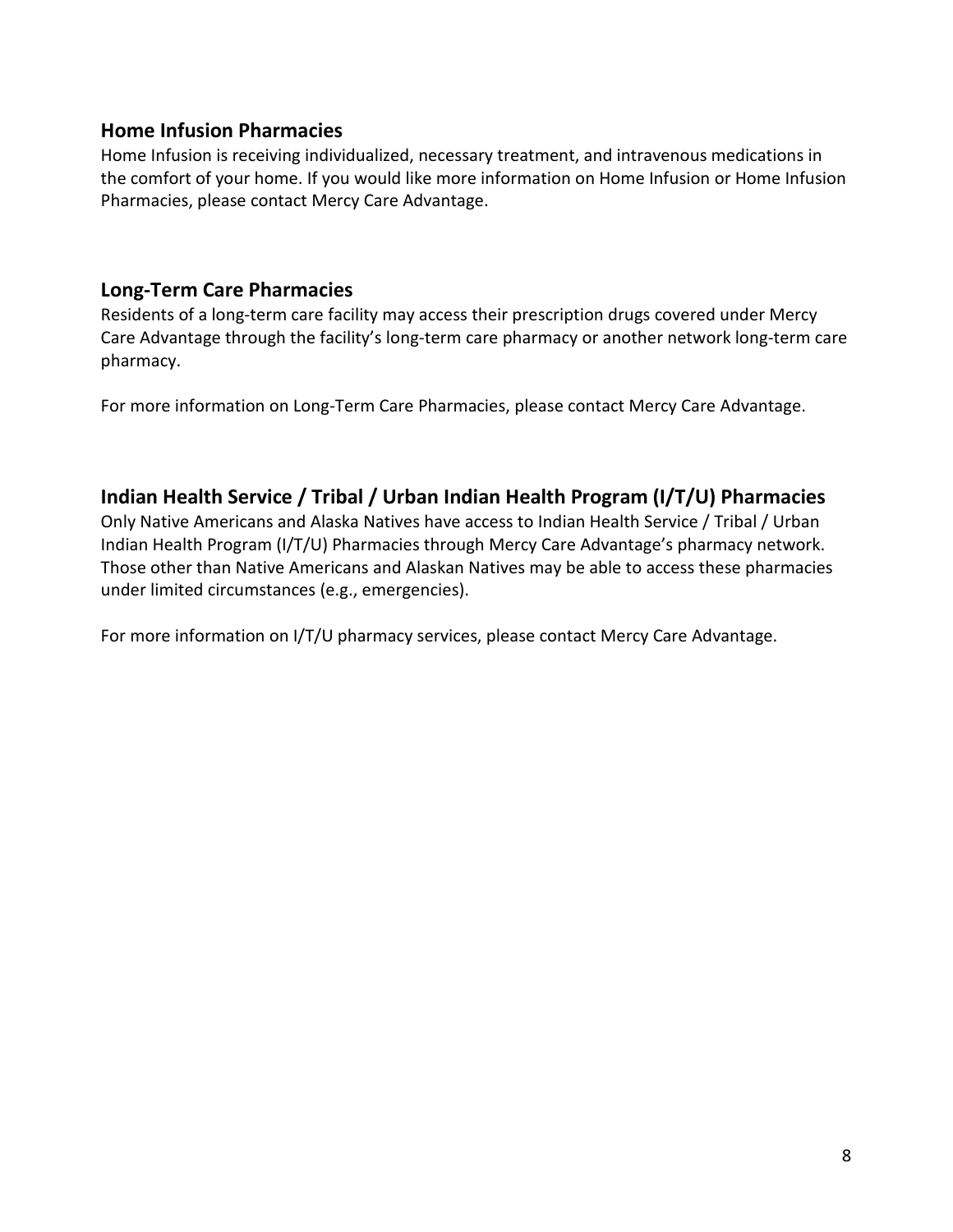# **Directorio de Proveedores de 2022 del Plan Mercy Care Advantage (HMO SNP)**

 Este directorio provee una lista de los proveedores actuales de la red de Mercy Care Advantage para los condados Apache, Cochise, Coconino, Gila, Graham, Greenlee, La Paz, Maricopa, Mohave, Navajo, Pima, Pinal, Santa Cruz, Yavapai y Yuma.

Para solicitar una copia impresa del directorio de proveedores/farmacias de Mercy Care Advantage, llame a Servicios al Miembro al **602-586-1730** ó al **1-877-436-5288** (TTY al **711**), de 8:00 a.m. a 8:00 p.m., 7 días de la semana. Mercy Care Advantage le enviará a usted por correo postal una copia impresa del directorio de proveedores/farmacias dentro de los tres (3) días hábiles posteriores a su solicitud. Mercy Care Advantage puede preguntarle si su solicitud de una copia impresa es una solicitud por sólo una vez o si está solicitando recibir una copia impresa del directorio de proveedores permanentemente.

Si usted lo solicita, su solicitud de copias impresas del directorio de proveedores permanecerá en vigor hasta que usted deje a Mercy Care Advantage o pida que se suspendan las copias impresas.

 Para cualquier pregunta sobre la información contenida en este directorio, por favor llame a Servicios al Miembro al **602-586-1730** ó al **1-877-436-5288** (TTY al **711**).

 Este documento puede estar disponible en otros formatos tales como letra grande u otros formatos alternos. Para información adicional, llame a Servicios al Miembro al número de teléfono listado arriba.

La red de farmacias, y/o la red de proveedores pueden cambiar en cualquier momento. Usted recibirá un aviso cuando sea necesario.

H5580\_22\_019\_C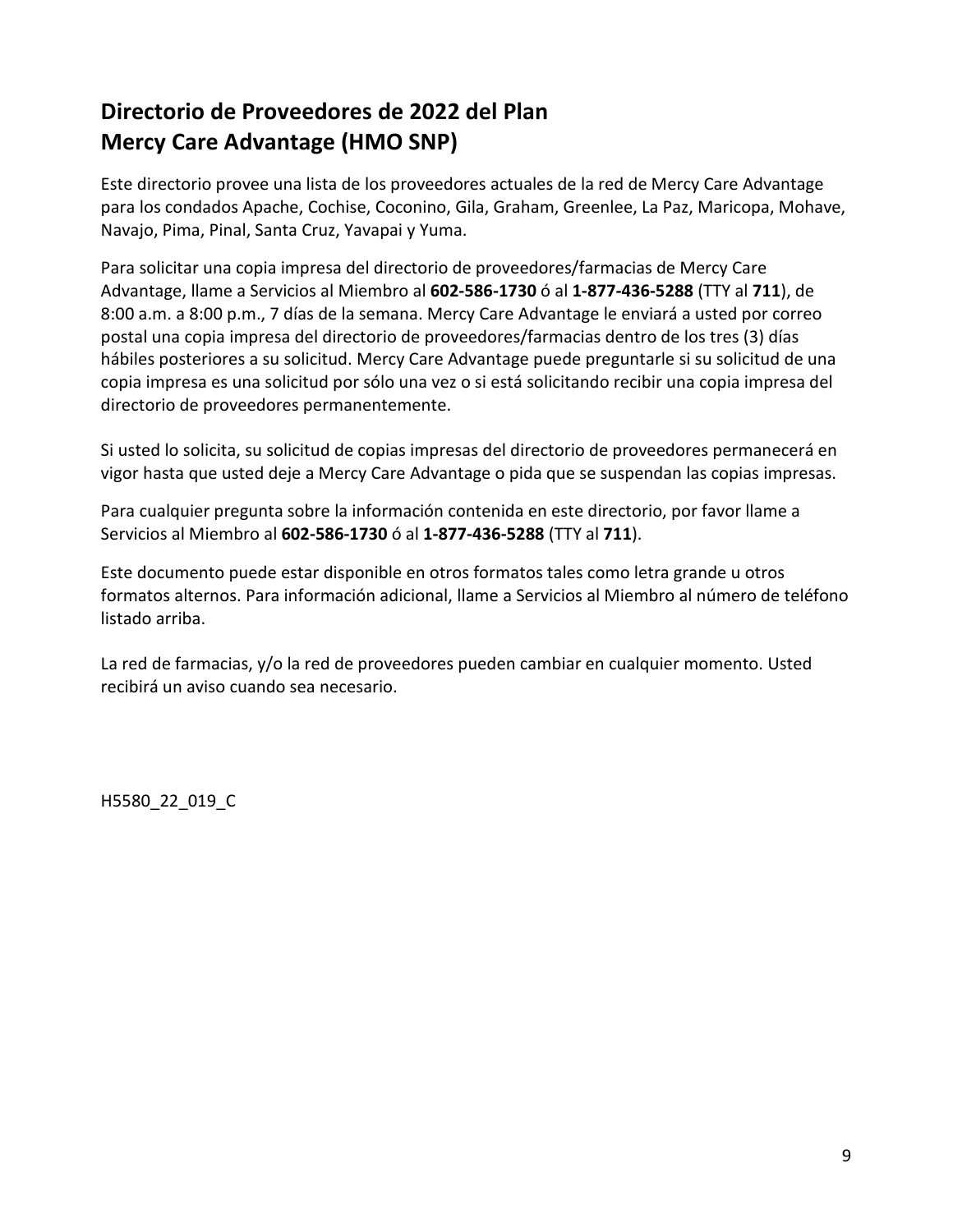Este directorio proporciona una lista de proveedores de la red de Mercy Care Advantage.

Usted tendrá que elegir a uno de nuestros proveedores de la red listados en este directorio para que sea su **P**roveedor de **C**uidado **P**rimario (PCP). Generalmente, usted debe obtener sus servicios para el cuidado de la salud de su PCP.

Si usted no selecciona a un PCP en su forma de inscripciones, nosotros le asignaremos a un PCP cerca de donde usted viva. Usted puede cambiar a su PCP en cualquier momento llamando a Servicios al Miembro. Usted puede elegir a otro PCP usando este directorio, revisando el directorio en el sitio web **www.MercyCareAZ.org** o llamando a Servicios al Miembro. Una vez que usted haya seleccionado a un PCP, llame a Servicios al Miembro, y déjenos saber cuál ha sido su elección.

 Además, es posible que su PCP llegue a dejar la red de proveedores de nuestro plan y usted tendría qué encontrar a un PCP nuevo. Su PCP tomará decisiones con respecto al cuidado de su salud. Usted recibirá cuidado básico o de rutina de su PCP. Su PCP también coordinará el resto de los servicios cubiertos que usted necesite. Por ejemplo, si usted necesita ver a un especialista, su PCP necesitará darle a usted una referencia. Su PCP también obtendrá la autorización previa de Mercy Care Advantage cuando sea necesaria para ciertos servicios. Usted puede cambiar a su PCP por cualquier motivo, en cualquier momento.

Los proveedores de la red listados en este directorio han acordado proveerle a usted servicios para el cuidado de la salud/dental/de la vista. Usted puede acudir a cualquiera de nuestros proveedores de la red listados en este directorio; sin embargo, algunos servicios pueden requerir una referencia.

 Usted debe usar a los proveedores de la red, excepto en situaciones de emergencia o para atención urgente, o para diálisis renal u otros servicios fuera del área. Si usted obtiene atención de rutina de proveedores fuera de la red, ni Medicare ni Mercy Care Advantage serán responsables por los costos.

#### **Obteniendo Atención de Especialidad**

 especialista es un doctor que provee servicios para el cuidado de la salud para una enfermedad específica o una parte del cuerpo. Algunos ejemplos de especialistas son: oncólogos, que tratan el Cuando su PCP considere que usted necesita tratamiento especializado, él o ella le darán una "referencia" (aprobación por adelantado) para que usted vea a un especialista de la red. Un cáncer; cardiólogos, que tratan condiciones del corazón; y ortopedistas, que tratan ciertas condiciones de los huesos, de las articulaciones o de los músculos.

 Es muy importante obtener una referencia de su PCP antes de que usted vea a un especialista. Si usted no tiene una referencia antes de recibir servicios de un especialista, es posible que usted referencia original. Es posible que se necesite una referencia nueva para las visitas adicionales. Si tenga que pagar por esos servicios por sí mismo/a. Si el especialista necesita volver a verle después de una visita, consulte a su PCP para informarse si dichas visitas están incluidas bajo su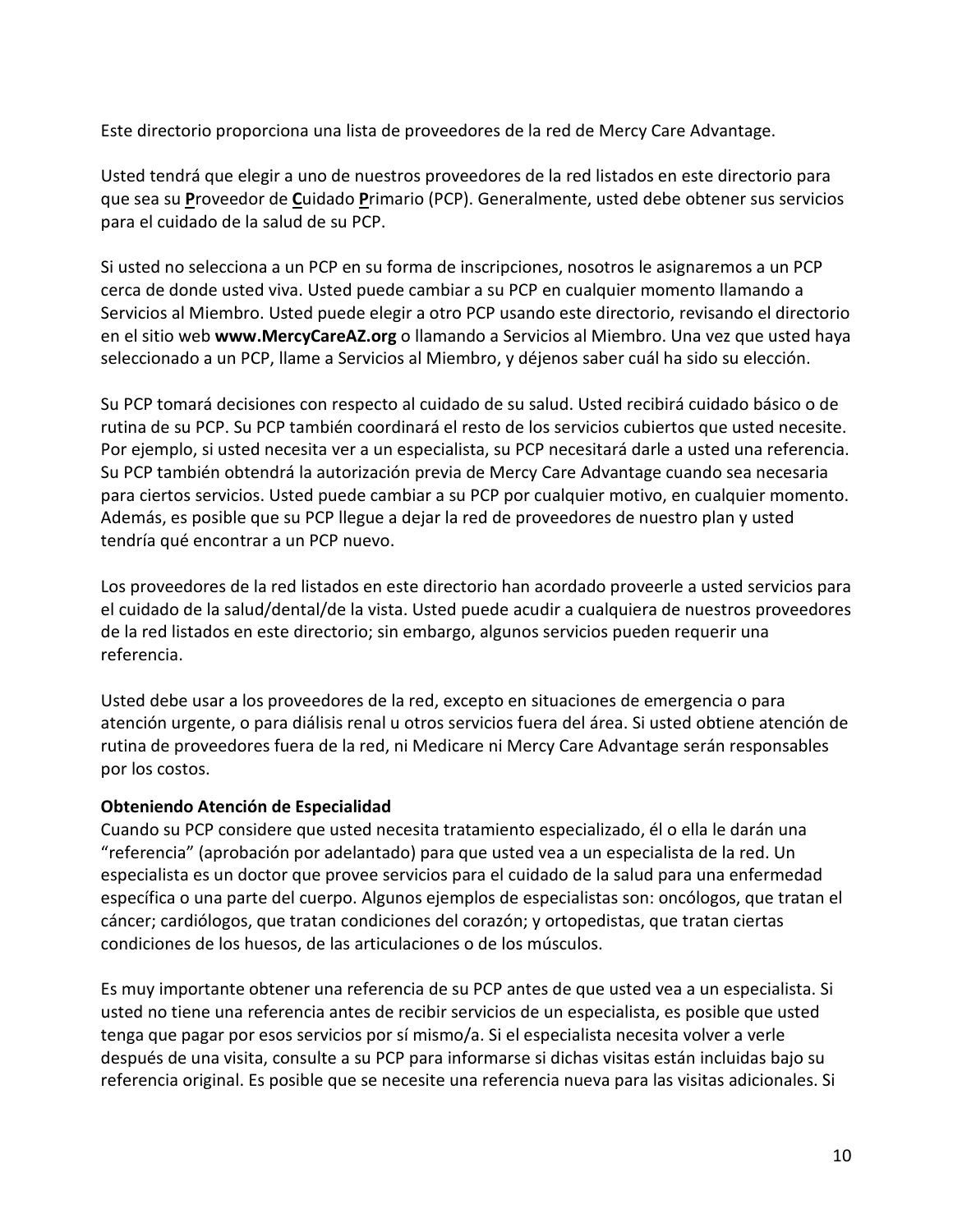hay hospitales específicos que usted desea usar, pregúntele a su PCP si ellos usan a dichos hospitales. Ciertos servicios para el cuidado de la salud, tales como hospitalización o cirugía como paciente externo, requieren autorización previa con Mercy Care Advantage. Esto significa que el servicio debe ser aprobado por Mercy Care Advantage antes de que sea cubierto. Revise su de nuestra red son responsables por obtener la autorización previa antes de que usted reciba el Evidencia de Cobertura para una lista completa de servicios que requieren este tipo de aprobación. Cuando usted necesite servicios que requieran autorización previa, los proveedores servicio.

#### **¿Qué servicios puede usted recibir por su propia cuenta, sin obtener una referencia (aprobación por adelantado) de su (PCP)?**

 por adelantado) de su PCP. Usted debe obtener estos servicios de proveedores de la red de Mercy Usted puede obtener los siguientes servicios por su propia cuenta, sin una referencia (aprobación Care Advantage. Usted aún tiene qué pagar su parte del costo compartido, como sea apropiado, por estos servicios.

- mamografías (rayos x de los senos), pruebas Papanicolaou, y exámenes pélvicos (algunas • Atención de rutina para la salud de la mujer, la cual incluye exámenes de los senos, pruebas pueden requerir una orden de su PCP).
- neumonía, siempre y cuando usted las reciba de un proveedor de la red. • Vacunas contra la influenza/gripa, vacunas contra la hepatitis B, y vacunas contra la
- por Medicare cuando esté temporalmente fuera del área de servicio del plan. (Si es posible, por favor llame a Servicios al Miembro antes de salir del área de servicio para que podamos mientras esté fuera.) • Servicios de diálisis de los riñones que usted reciba en una instalación de diálisis certificada ayudarle a hacer arreglos para que usted reciba servicios de diálisis de mantenimiento
- • Los miembros de Mercy Care Advantage pueden auto referirse a proveedores de la red de la salud del comportamiento de Mercy Care Advantage para una evaluación de servicios para la salud del comportamiento (tanto para pacientes internos como externos).
- • Los miembros de Mercy Care Advantage no necesitan una referencia o autorización previa para recibir beneficios adicionales cubiertos de proveedores de la red para los servicios dentales, del oído, o de la vista.

#### **¿Qué pasa si usted tiene una emergencia médica?**

 primero aprobación previa o una referencia de su PCP o de otro proveedor de la red. Usted puede Obtenga ayuda médica tan pronto como sea posible. Llame al 911 para pedir ayuda o vaya a la sala de emergencias, hospital o centro de cuidado urgente más cercanos. Usted no necesita obtener recibir atención médica de emergencia cubierta siempre que la necesite, en cualquier lugar en los Estados Unidos. Los servicios de ambulancia están cubiertos en situaciones en las cuales otros tipos de transporte podrían poner su salud en peligro.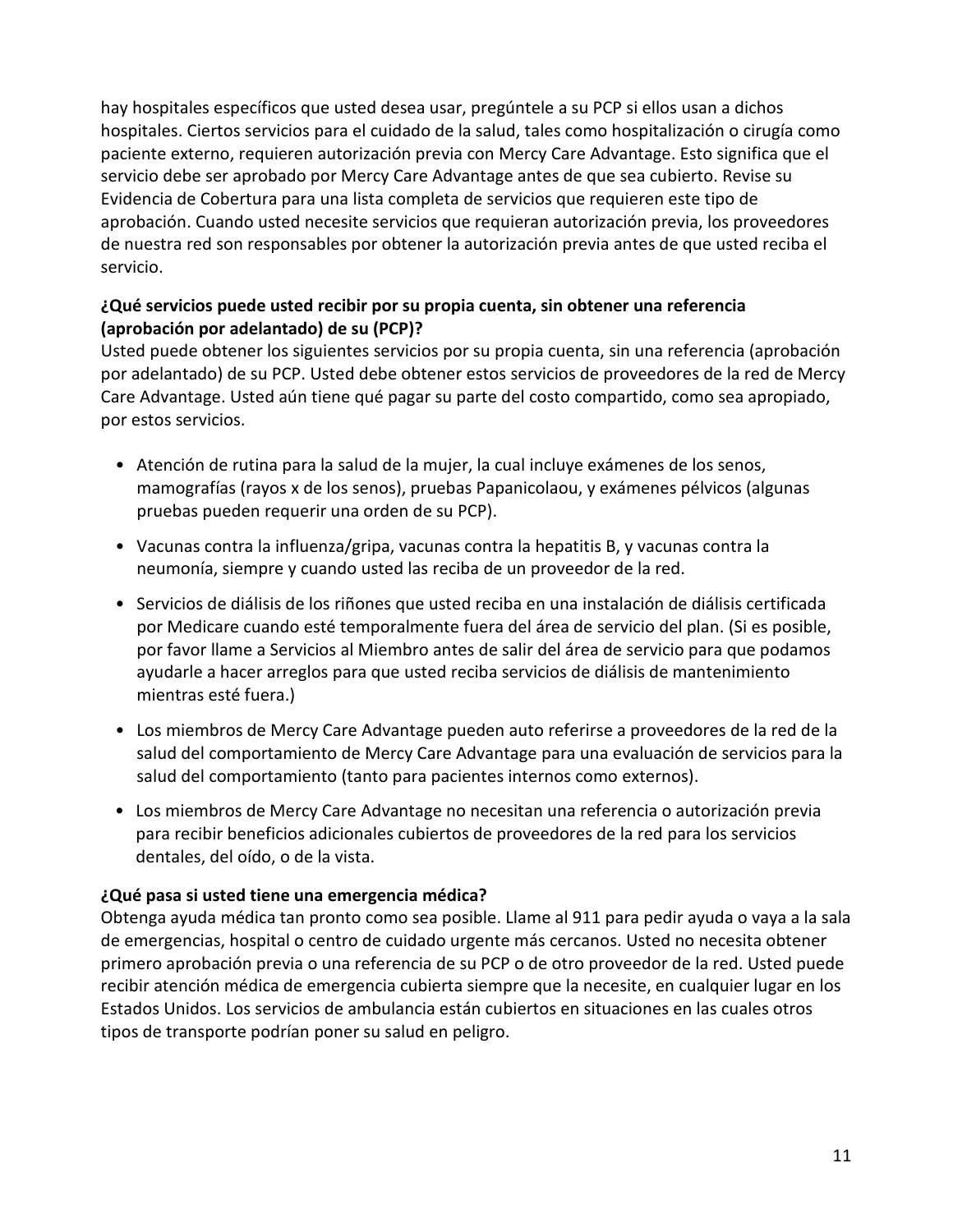#### **Obteniendo atención cuando viaje fuera del área de servicio de Mercy Care Advantage.**

 cobertura para el cuidado de la salud es limitada. Los únicos servicios que cubrimos cuando usted esté fuera del área de servicio son atención para una emergencia médica, incluyendo atención de Mercy Care Advantage o un proveedor del plan hayan aprobado previamente. Si usted tiene preguntas sobre los servicios cubiertos cuando usted viaje, por favor llame a Servicios al Miembro al **602-586-1730** ó al **1-877-436-5288**, 7 días de la semana de 8:00 a.m. a 8:00 p.m. Los usuarios de Si usted necesita atención cuando esté fuera del área de servicio de Mercy Care Advantage, su post estabilización, atención urgentemente necesaria, diálisis renal (del riñón), y atención que TTY deberían llamar al **711.** 

#### **¿Qué pasa si usted usa a proveedores fuera de la red para obtener servicios cubiertos?**

 Los "proveedores fuera de la red" no son parte de la red de proveedores de Mercy Care Advantage. Si usted usa a proveedores fuera de la red sin obtener la aprobación previa de su PCP o de Mercy Care Advantage, usted podría ser responsable por el costo total de los de atención urgente o para los servicios de diálisis renal fuera del área u otros servicios. Si usted obtiene atención de rutina de proveedores fuera de la red, ni Medicare ni Mercy Care servicios. Usted debe usar a los proveedores de la red excepto en situaciones de emergencia o Advantage serán responsables por los costos.

#### **¿Qué debería hacer usted si recibe un cobro de un proveedor fuera de la red que usted crea que debería ser pagado por Mercy Care Advantage?**

 Si usted tuvo que recibir servicios de un proveedor fuera de la red y recibe una factura por los servicios, no la pague. Envíe la factura al domicilio listado abajo para su procesamiento, e incluya una declaración explicando por qué tuvo usted qué recibir servicios de un proveedor fuera de la red.

Mercy Care Advantage 4500 E. Cotton Center Blvd. Phoenix, AZ 85040

 Si la reclamación es pagadera, nosotros le pagaremos al proveedor y le notificaremos a usted envíenos una copia de la factura y del comprobante de pago para su procesamiento. Si la denegamos la reclamación, se le notificará a usted por escrito y se le proveerán sus derechos sobre cualquier responsabilidad de costo compartido. Si usted ya pagó por los servicios, reclamación es pagadera, se le reembolsará a usted nuestra parte del costo. Si nosotros de apelación. Si tiene preguntas sobre una factura que usted haya recibido, por favor llame a Servicios al Miembro para pedir ayuda.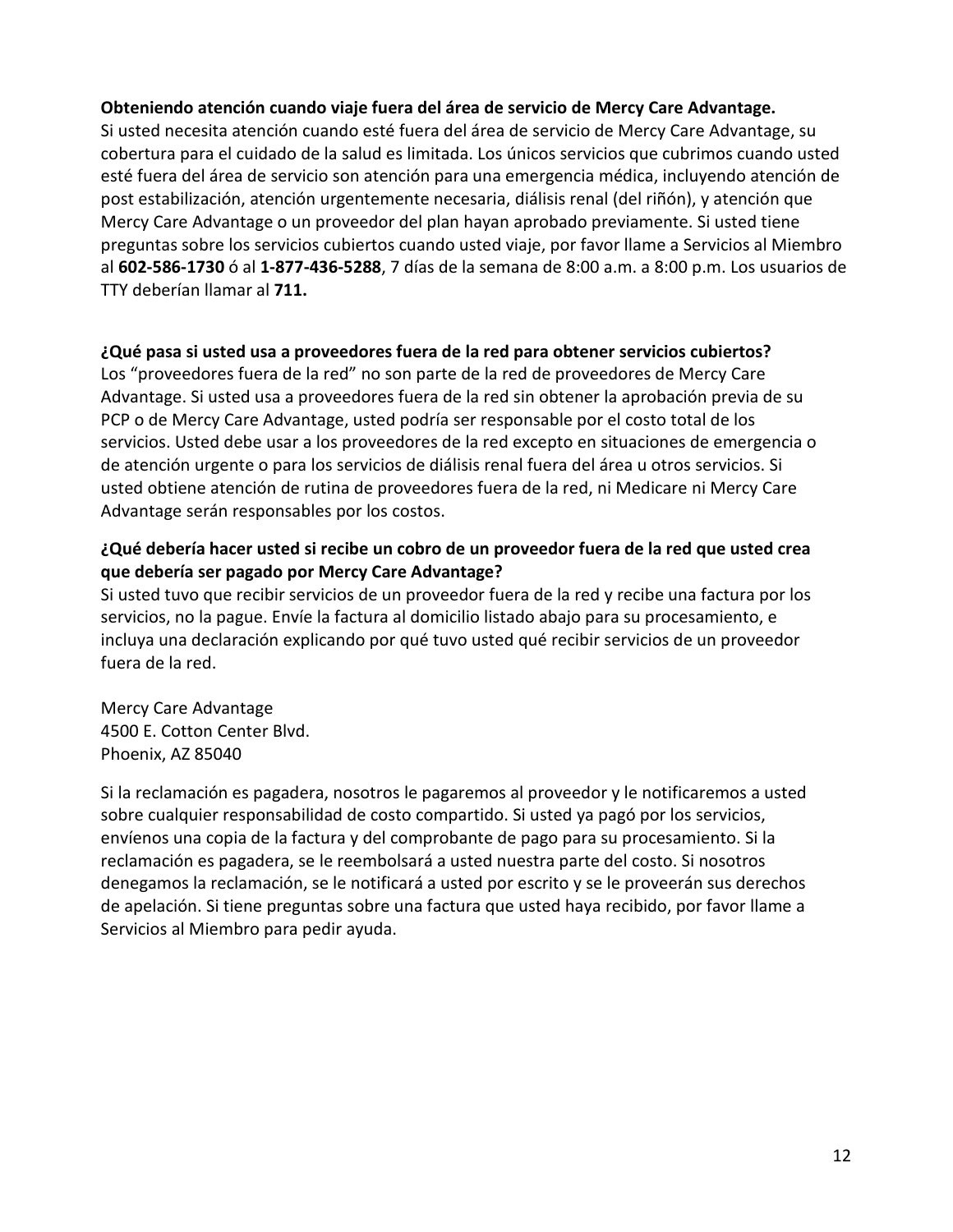# **¿Cuál es el área de servicio de Mercy Care Advantage?**

Los condados en nuestra área de servicio están listados abajo.

| <b>Miembros Inscritos en AHCCCS</b><br><b>Complete Care "ACC"</b> | <b>Miembros Inscritos en</b><br><b>Arizona Long Term Care</b><br><b>System "ALTCS"</b>      | Miembros Inscritos en la<br>División de Discapacidades<br>del Desarrollo "DDD",<br>Departamento de<br>Seguridad Económica de<br>Arizona                                                                                                                                                      |
|-------------------------------------------------------------------|---------------------------------------------------------------------------------------------|----------------------------------------------------------------------------------------------------------------------------------------------------------------------------------------------------------------------------------------------------------------------------------------------|
| Condado Gila<br>$\bullet$<br>Condado Maricopa<br>Condado Pinal    | Condado Gila<br>$\bullet$<br>Condado Maricopa<br>Condado Pima<br>$\bullet$<br>Condado Pinal | Condado Apache<br>$\bullet$<br>Condado Cochise<br>Condado Coconino<br>Condado Gila<br>Condado Graham<br>Condado Greenlee<br>Condado La Paz<br>Condado Maricopa<br>Condado Mohave<br>Condado Navajo<br>Condado Pima<br>Condado Pinal<br>Condado Santa Cruz<br>Condado Yavapai<br>Condado Yuma |

#### **Sistema de Contención de Costos del Cuidado de la Salud de Arizona "AHCCCS" - Programa Medicaid**

# **¿Cómo puede usted encontrar a proveedores de Mercy Care Advantage en su área?**

Busque el condado y la ciudad en la que viva (o una cerca de usted), y encuentre a un proveedor cerca de donde usted viva. Mercy Care Advantage puede agregar o remover a proveedores del plan de nuestro directorio de proveedores/farmacias durante el año de beneficios. Usted también puede obtener información actualizada sobre los proveedores del plan Mercy Care Advantage en su área en **www.MercyCareAZ.org** o llamando a Servicios al Miembro a los números telefónicos listados abajo.

Si tiene usted preguntas sobre Mercy Care Advantage o si necesita ayuda eligiendo a un PCP, por favor llame a Servicios al Miembro al **602-586-1730** ó al **1-877-436-5288**, 7 días de la semana de 8:00 a.m. a 8:00 p.m. Los usuarios de TTY deberían llamar a TTY al **711**. Usted también puede visitar **www.MercyCareAZ.org**.

**Todos los proveedores en este directorio de proveedores aceptan tanto Medicare como Medicaid.**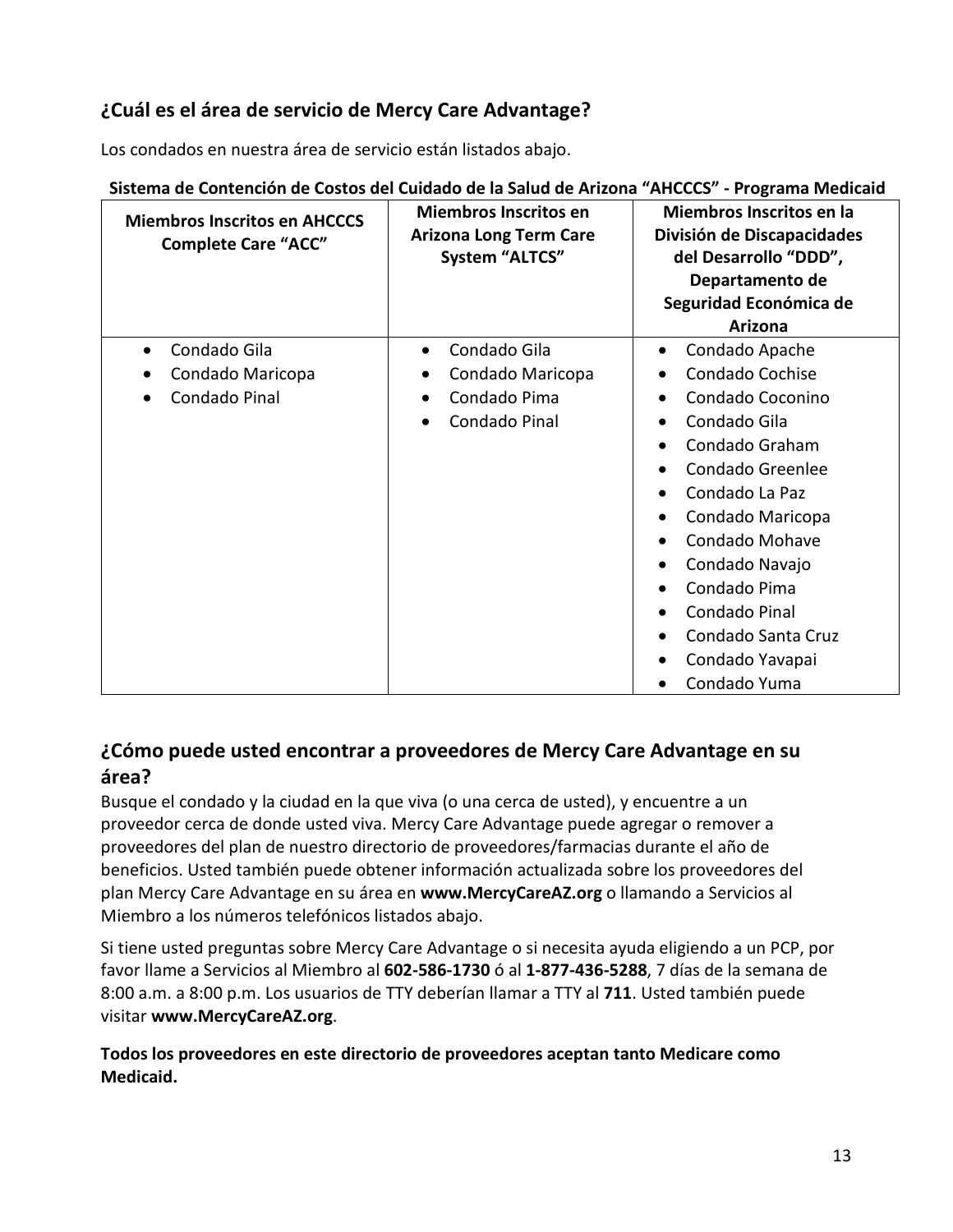# **Directorio de Farmacias de 2022 Mercy Care Advantage (HMO SNP)**

Para la información más reciente o para otras preguntas, por favor llame a Servicios al Miembro de Mercy Care Advantage (HMO SNP) al **602-586-1730** ó al **1-877-436-5288**, ó para los usuarios de TTY, al **711**, 7 días de la semana de 8:00 a.m. a 8:00 p.m., ó visite **www.MercyCareAZ.org** 

Durante el año de beneficios pueden ocurrir cambios a nuestra red de farmacias. En nuestro sitio web **www.MercyCareAZ.org** se encuentra un Directorio de Farmacias actualizado. Para información actualizada, usted también puede llamar a Servicios al Miembro al **602-586-1730** ó al **1-877-436-5288** (los usuarios de TTY/TDD deberían llamar al **711**).

 **Introducción:** El directorio provee una lista de farmacias de la red de Mercy Care Advantage. Para obtener una descripción completa de su cobertura de prescripciones, incluyendo cómo surtir sus prescripciones, por favor revise la Evidencia de Cobertura y el formulario de Mercy Care Advantage (HMO SNP).

 hecho arreglos con ellas para que provean medicamentos de prescripción a los miembros del Advantage si se surten en una farmacia de la red o a través de nuestro servicio de farmacia de Nosotros llamamos a las farmacias en esta lista nuestras "farmacias de la red" porque hemos Plan. En la mayoría de los casos, sus prescripciones sólo son cubiertas bajo Mercy Care pedidos por correo. Una vez que usted acuda a una farmacia, no se requiere que continúe yendo a la misma farmacia para surtir sus prescripciones, sino que puede cambiar a cualquier otra farmacia de nuestra red. Nosotros surtiremos las prescripciones en farmacias fuera de la red bajo ciertas circunstancias, como se describe en su Evidencia de Cobertura.

 Usted puede hacer que se le envíen a su hogar medicamentos de prescripción por medio del programa de entrega de pedidos por correo de nuestra red. Para más información, por favor llámenos o vea la sección de pedidos por correo de este documento.

La red de farmacias, y/o la red de proveedores pueden cambiar en cualquier momento. Usted recibirá un aviso cuando sea necesario.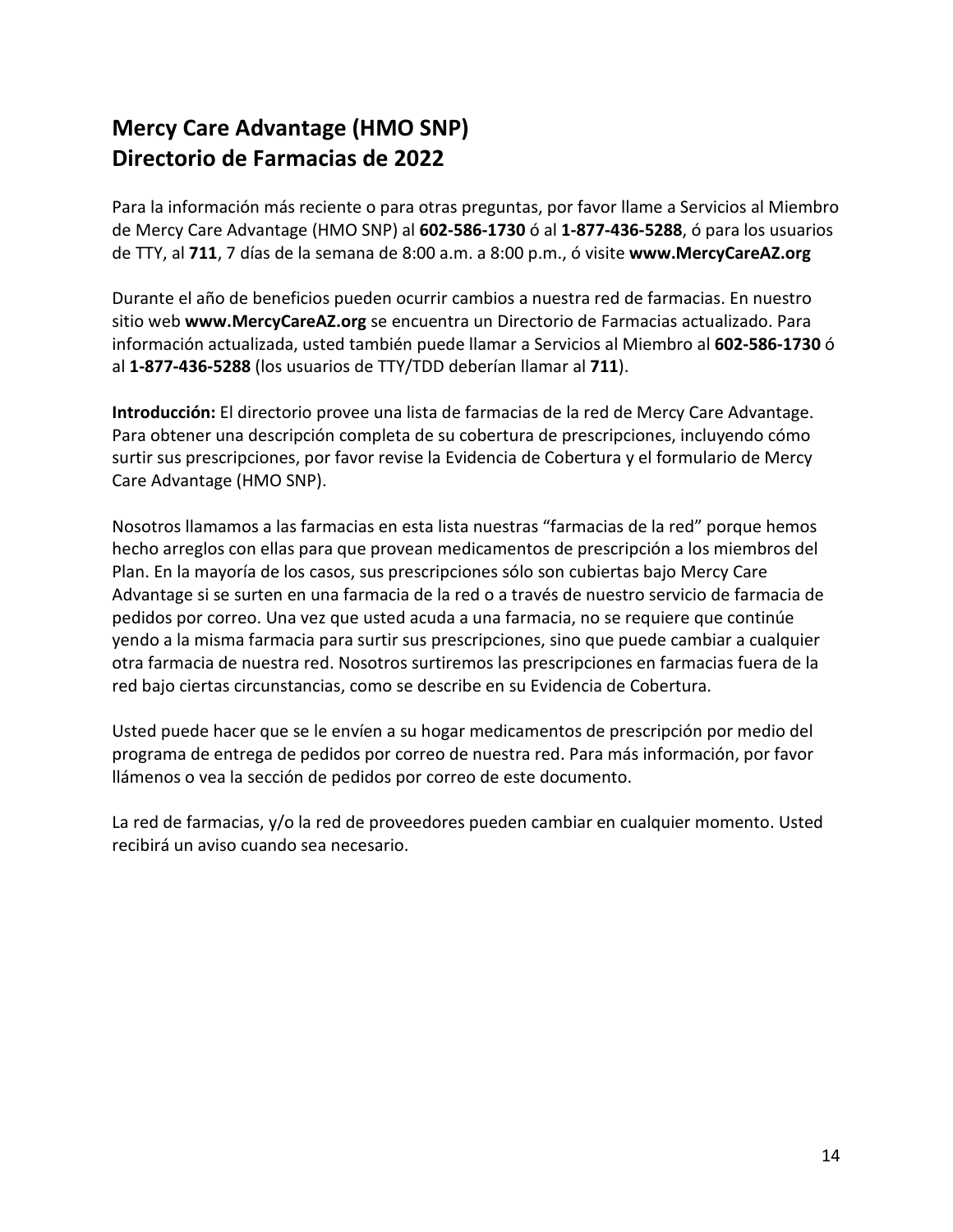# **Programa de Pedidos por Correo**

#### **Programa de Pedidos por Correo de Medicamentos de Prescripción**

 Para ciertos tipos de medicamentos de prescripción, usted puede usar los servicios de pedidos por correo de la red del plan patrocinados por CVS Caremark para que se le envíen a casa los medicamentos de prescripción. Generalmente, los medicamentos disponibles a través de los pedidos por correo son medicamentos que usted toma regularmente, para una condición médica crónica o a largo plazo.

 por correo de la red, nuestro plan le permite ordenar un suministro para hasta 90 días del con nosotros de 10 a 15 días antes de que usted crea que los medicamentos que tiene a la usted debería esperar recibir sus medicamentos de prescripción entre 10 y 15 días del Cuando usted pide medicamentos de prescripción a través del servicio de farmacia de pedidos medicamento. Para volver a surtir sus prescripciones por correo, por favor póngase en contacto mano se le acabarán para asegurar que su siguiente pedido se le envíe a tiempo. Por lo general, momento en el que la farmacia de pedidos por correo reciba su orden.

 Si a usted le gustaría usar este servicio, por favor llame a Servicios al Miembro de Mercy Care Advantage al **602-586-1730** ó al **1-877-436-5288** (TTY al **711**) para obtener una copia de la Forma de Pedidos por Correo de Medicamentos de Prescripción.

Forma de Pedidos por Correo de Medicamentos de Prescripción. Si usted experimenta cualquier problema al usar este servicio, por favor llámenos al **602-586 1730** ó al **1-877-436-5288** (TTY al **711**). Usted también puede llamar al servicio de Atención al Cliente de CVS Caremark al **1-844-843-6264** (TTY al **1-800-231-4403**).